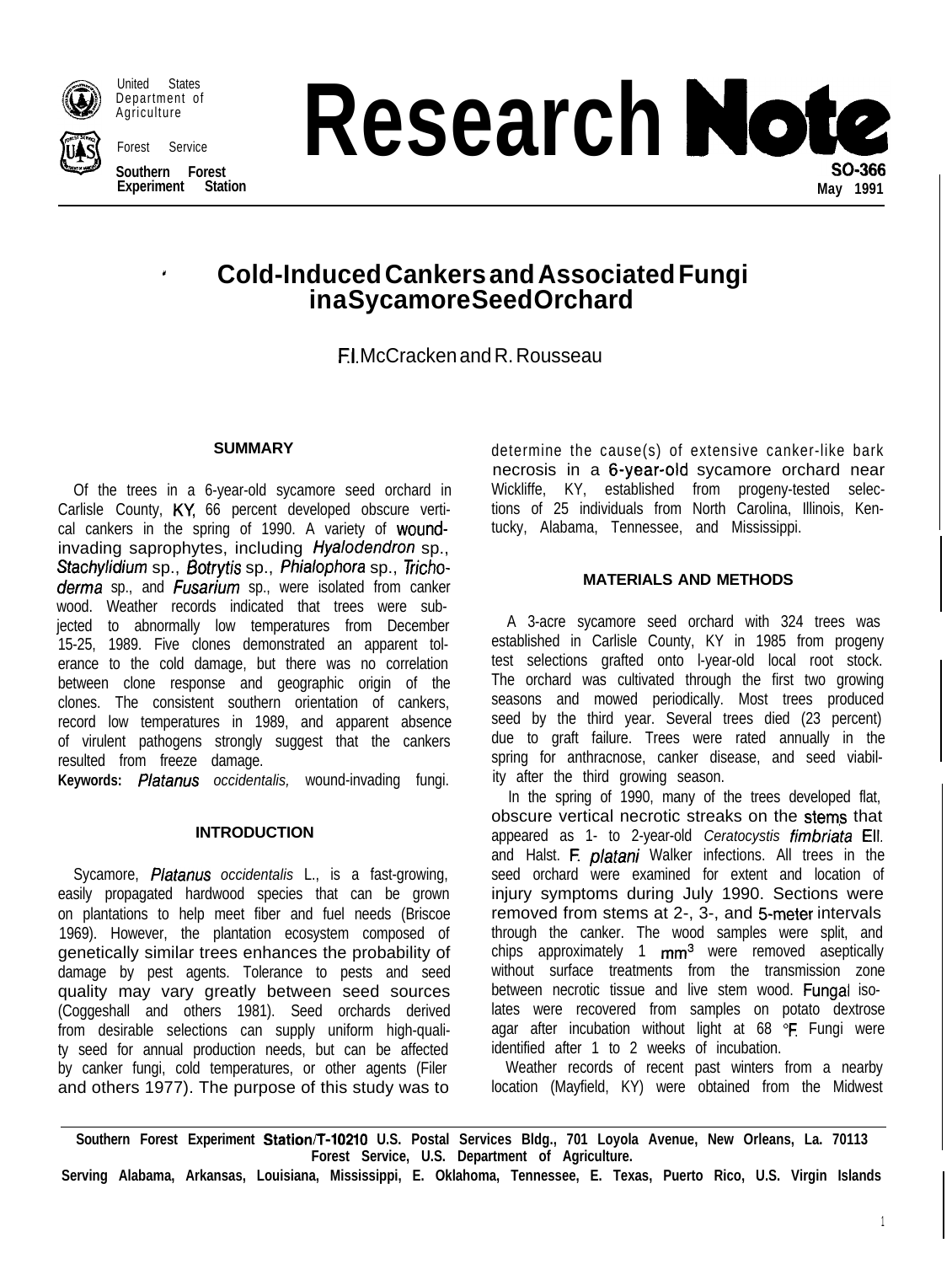Agricultural Weather Service Center, National Oceanic and Atmospheric Administration, Purdue University, and evaluated for periods of possible temperature damage.

#### **RESULTS AND CONCLUSIONS**

Fungi were recovered from 32 percent of more than 200 tissue samples examined; 30 percent yielded no microorganisms, and 38 percent yielded bacteria only. The necrotic tissues had been invaded by the wood saprophytes Hyalodendron sp. (8 percent), unidentified spp. (8 percent), *Stachylidium* sp. (7 percent), *Botrytis* sp. (5 percent), *Trichoderma* sp., (2 percent), and *Fusarium* sp. (2 percent). No isolates of the fungi C. *fimbriata platani,*

*Phomopsis* sp., *Botryodiplodia theobromae* Pat., or other pathogens capable of producing elongate cankers were recovered.

The damage data from the 25 clones showed that 145 of the 220 total ramets (66 percent) exhibited typical symptoms of vertical necrotic streaks. The majority of the clones (16) had both affected and unaffected ramets. Very few clones showed complete resistance or susceptibility. Four clones showed no damage, while five clones were completely affected. There was no apparent correlation between damage and geographic origin of the clones. Weather records from Mayfield, KY, show a record cold period from December 15 to December 25, 1989 (fig. 1). Such low temperatures were not recorded during the previous three winters, and there was no evi-



Figure 1.—Daily maximum and minimum temperatures (<sup>"F</sup>) at Mayfield, KY; (A) during the unusually cold winter of 1989–1990. compared with pre*vious winters of (ES) 1988- 1989, (C ) 1987-l 988, and (0) 1986- 1987.*

Francis I. McCracken IS principal plant pathologist, U.S. Department of Agriculture, Forest Service, Southern Forest Experiment Station, Stoneville, MS 38776. R. Rousseau is forest research geneticist at Westvaco. Wickliffe, KY 42087.